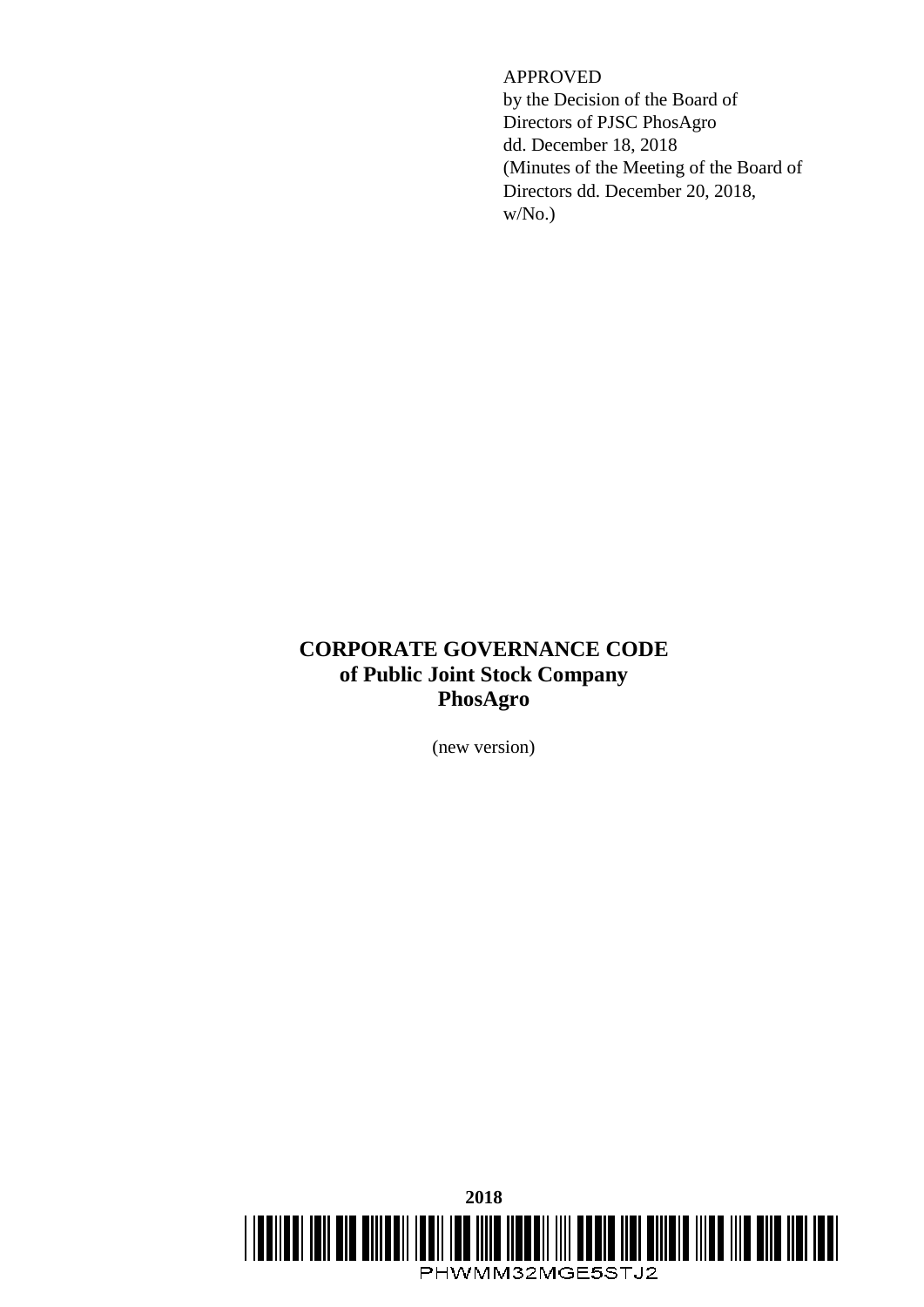# **CONTENTS**

| 1. INTRODUCTION                                                    |    |
|--------------------------------------------------------------------|----|
| 2. INFORMATION ABOUT THE COMPANY                                   | 3  |
| 3. PRINCIPLES AND STRUCTURE OF THE COMPANY'S CORPORATE             |    |
| <b>GOVERNANCE</b>                                                  |    |
| 4. THE COMPANY'S PRACTICE OF CORPORATE GOVERNANCE                  |    |
| 5. SHAREHOLDERS` RIGHTS AND EQUAL TREATMENT OF SHAREHOLDERS        |    |
| <b>EXERCISING THEIR RIGHTS</b>                                     | 9  |
| 6. DISCLOSURE OF INFORMATION ABOUT THE COMPANY AND ITS INFORMATION |    |
| <b>POLICY</b>                                                      | 10 |
| 7. RISK MANAGEMENT AND INTERNAL CONTROL SYSTEM                     | 11 |
| 8. CORPORATE CONFLICTS SETTLEMENT                                  | 12 |
| 9. MATERIAL CORPORATE ACTIONS                                      | 13 |
| <b>10. FINAL PROVISIONS</b>                                        | 13 |
|                                                                    |    |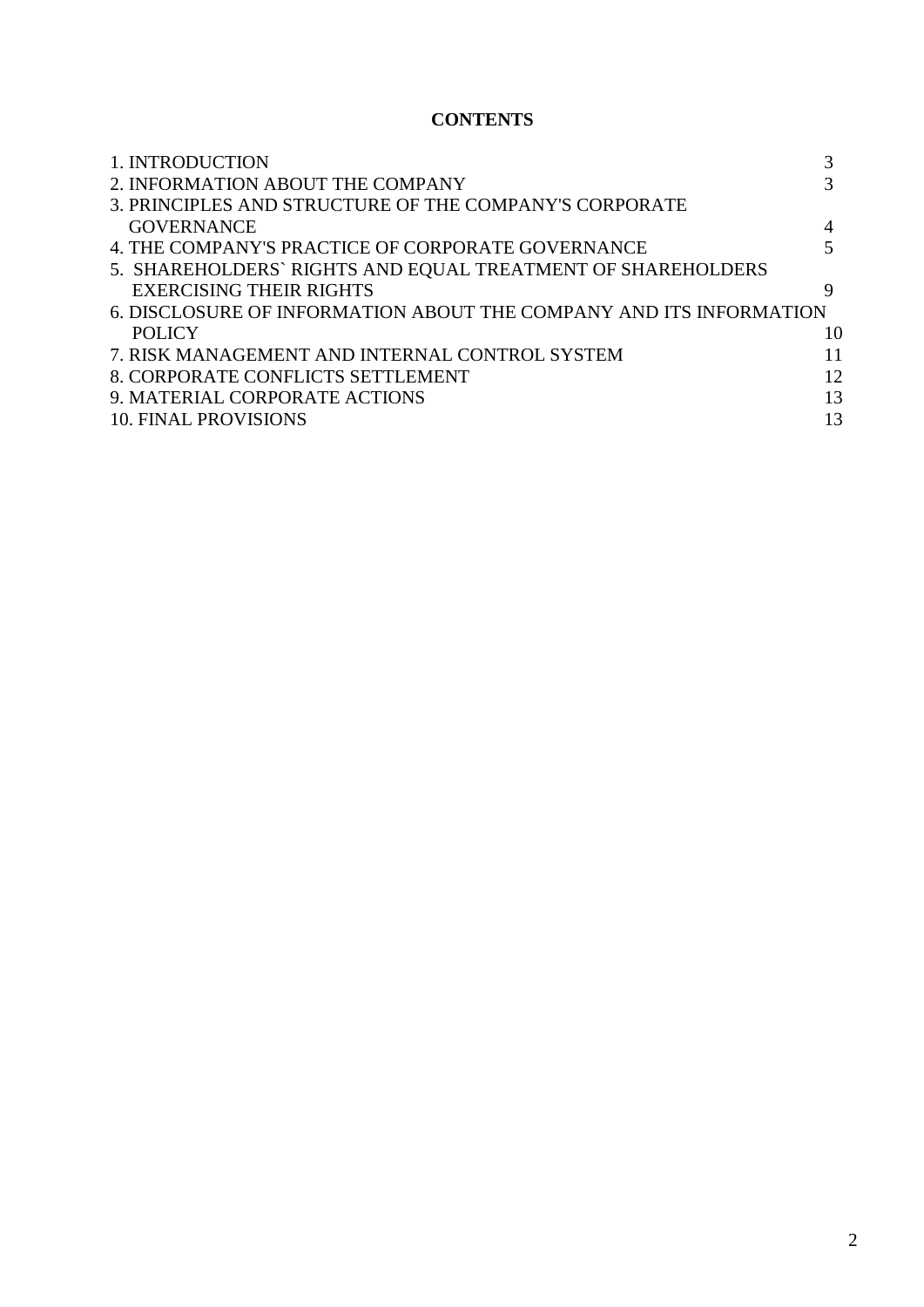#### **1. INTRODUCTION**

This Code of Corporate Governance of Public Joint Stock Company PhosAgro (hereinafter the "Code") has been developed according to the legislation of the Russian Federation basing on the recommendations, stipulated by the Code of Corporate Governance, approved by the Board of Directors of the Bank of Russia on 21.03.2014, the Company`s Charter and internal regulations, with account of requirements defined by securities market operators and the corporate governance best practices.

The main goals of this Code are to define the principles and approaches which shall enhance the Company`s appeal for long-term investments, to arrange and improve the Company`s corporate governance, to ensure better transparency, good faith and accountability in the Company's management, as well as to confirm the Company's commitment to follow the high standards of due corporate governance to achieve sustainable financial success.

In particular:

- the Company shall recognize and ensure equal rights of shareholders, it shall meet legal interests of the Company`s employees and all stakeholders;
- corporate governance shall ensure due level of responsibility and accountability in order to maximize the shareholder's value. The Company shall ensure due control over financial and business activities for protecting rights and legal interests of shareholders;
- the Board of Directors and executive bodies shall cooperate efficiently in the best interests of the Company and its shareholders (including minority shareholders) and shall create conditions for sustainable growth of the shareholder's value. Individual persons shall not be given overall decision-making authority in the course of management;
- the Board of Directors shall be of primary significance as the body of strategic management. At the same time excessive restriction of the executive bodies` functions shall not be allowed;
- due disclosure of information, transparency and efficient functioning of risk management and internal control systems shall be ensured.

The Company shall adopt, regularly improve and adhere to this Code, the Charter of the Company and other internal regulations, and it hereby confirms its commitment to develop and perfect the practice of due corporate governance.

For the purpose of further consolidation of confidence and trust of shareholders, employees, investors and the public, when developing this Code, the Company has not confined itself only to the provisions of the Russian legislation but complemented the Code with additional provisions based on generally recognized Russian and international standards of corporate governance.

The Company herewith assumes obligations contemplated by this Code and undertakes to observe its provisions and principles.

The structure, procedure and practice of corporate governance shall be regulated by the Company`s Charter and internal regulations.

The Company`s internal regulations have been developed according to the relevant Russian legislation, the Company`s Charter, with due account for the requirements defined by securities market operators and the recommendations, stipulated by the Code of Corporate Governance, approved by the Board of Directors of the Bank of Russia on 21.03.2014, as well as with account of the corporate governance best practices, and shall be published on the Company`s web site on Internet at [www.phosagro.ru](http://www.phosagro.ru/) (hereinafter – the "Company`s web site").

# **2. INFORMATION ABOUT THE COMPANY**

The Company was established in 2001 and is the parent company of a major verticallyintegrated holding, which produces and sells mineral fertilizers.

The Company`s large-scale activities are connected with high responsibility before the shareholders, the state, the Company`s employees, its suppliers, consumers and the public at large. While assuming such responsibility and the importance of high-profile corporate governance for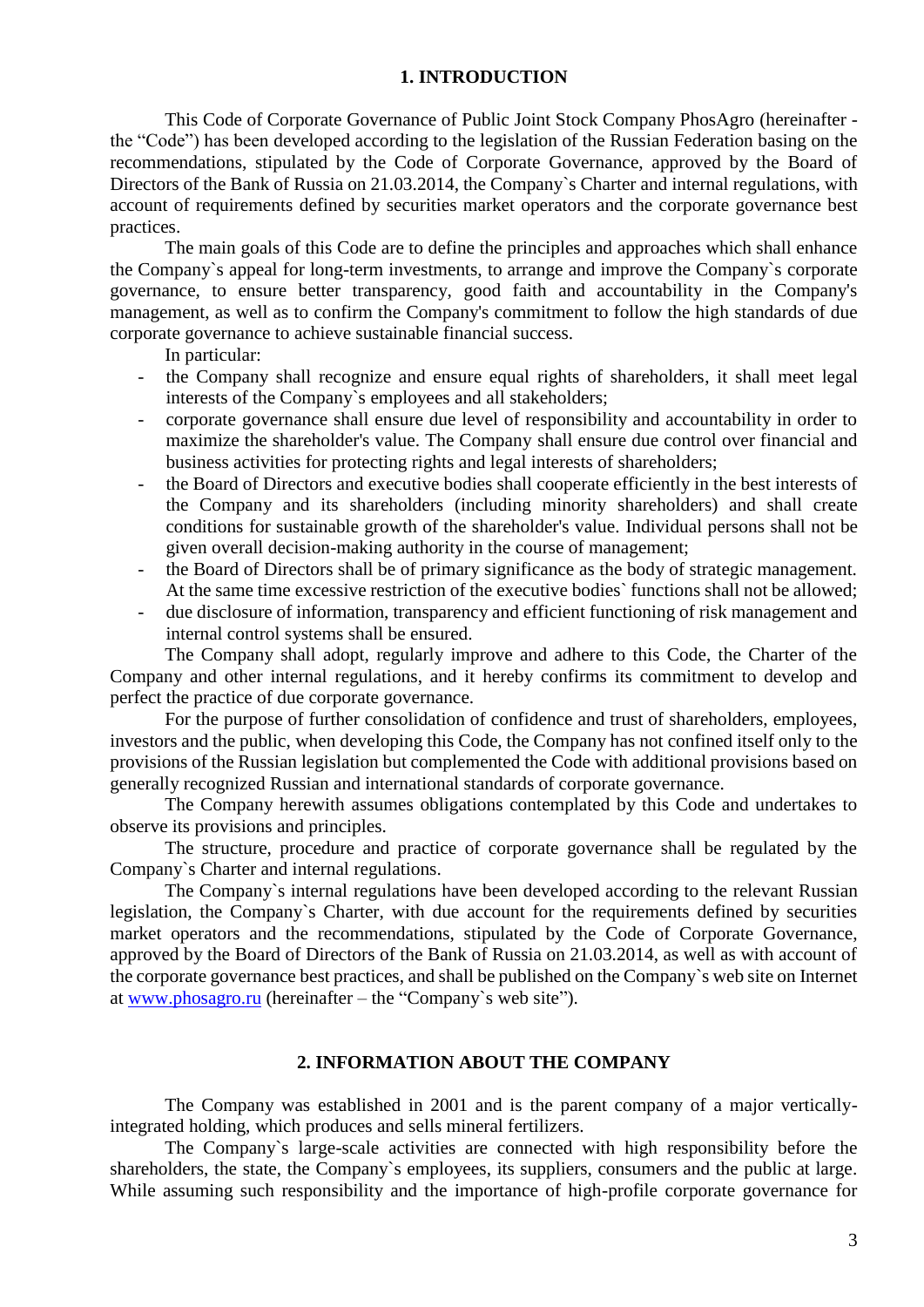successful business of the Company and for achievement of mutual understanding among all stakeholders, the Company shall follow the principles hereof and exert every reasonable effort for their observance in day-to-day operations and in course of long-term strategic plans implementation.

The Company seeks to develop and implement economically efficient, profitable and investment-attractive business projects, integrated in world economy, providing the consumers with high standard and environment-friendly mineral fertilizers and other goods and services, produced by high-skilled employees, in the spirit of competition for the consumer and resources saving, with advanced technologies application.

# **3. PRINCIPLES AND STRUCTURE OF THE COMPANY'S CORPORATE GOVERNANCE**

#### 3.1. Definitions and Principles

Corporate governance – a system of relations among the Company`s executive bodies, its Board of Directors, shareholders and other stakeholders. Corporate governance is a vehicle for defining the Company`s goals and means of such goals` achievement as well as for raising efficiency of control over the Company by shareholders and other stakeholders.

The major goals of corporate governance are to create an efficient system ensuring the safety and efficient use of funds invested by shareholders as well as to mitigate risks.

Corporate governance affects the economic performance of the Company, the valuation of the Company's shares by investors and its ability to raise capital needed for its development. Enhancing corporate governance is a very important measure necessary to increase the stability and efficiency of the Company`s activities as well as the flow of investment. The purpose of applying corporate governance standards is to protect the interests of all shareholders, regardless of the number of shares in their ownership. The higher the level of protection, the more investment the Company can count on.

The Company`s corporate governance is based on the following principles:

- The Company should ensure equal and fair treatment of all its shareholders in the course of exercise by them of their rights to participate in the Company`s management, the shareholders shall be given equal opportunities to participate in the Company`s income by receiving dividends.

- The system and practices of corporate governance should ensure equal conditions for all shareholders owning shares of the same class (category), including minority and foreign shareholders as well as their equal treatment by the Company.

- The shareholders should be provided with reliable and efficient means of recording their rights in shares as well as with the opportunity to freely dispose of such shares in a non-onerous manner.

- The Board of Directors shall be in charge of strategic management of the Company, determine main principles and approaches to creation of a risk management and internal control system within the Company, control the activities of the Company's executive bodies, and perform other key functions.

- The Board of Directors shall be accountable to the Company's shareholders.

- The Board of Directors should be an efficient and professional governing body of the Company which is able to make objective and independent judgments and pass resolutions in the best interests of the Company and its shareholders.

- The Board of Directors should include a sufficient number of independent directors.

- The Chairman of the Board of Directors should help it carry out the functions imposed thereon in a most efficient manner.

- Board members must act reasonably and in good faith in the best interests of the Company and its shareholders, being sufficiently informed, with due care and diligence.

- Meetings of the Board of Directors, preparation for them, and participation of the Board members therein should ensure efficient work of the Board.

- The Board of Directors should form Committees for preliminary consideration of most important issues of the Company's business.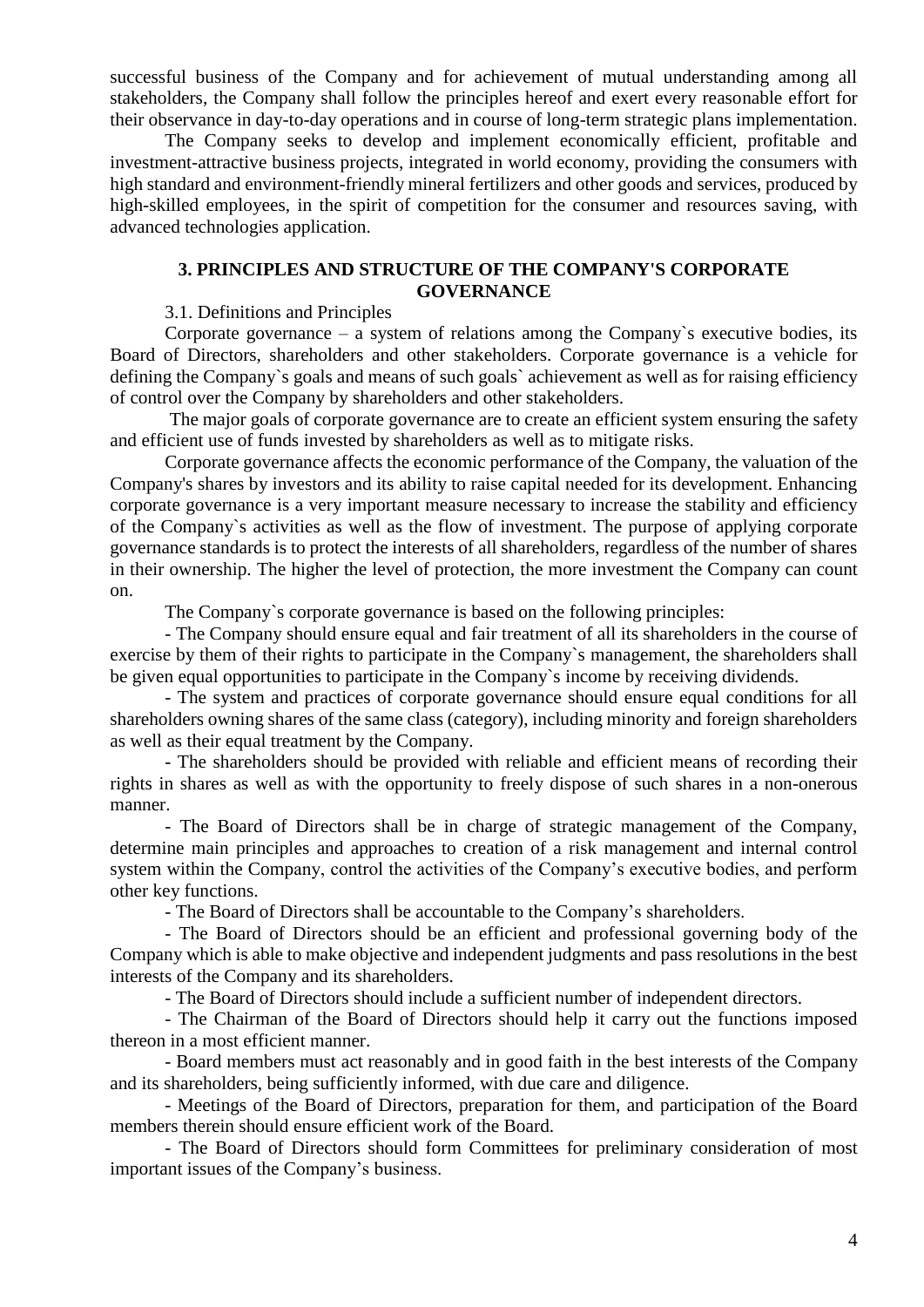- The Board of Directors should ensure quality assessment of its work and that of its Committees and the Board members.

- The Company's Corporate Secretary shall be responsible for efficient interaction with its shareholders, coordination of the Company's actions designed to protect the rights and interests of its shareholders, and support of efficient work of its Board of Directors and the Board Committees.

- The level of remuneration paid by the Company should be sufficient to enable it to attract, motivate, and retain persons having required skills and qualifications. Remuneration due to the Board members, the executive bodies, and other key managers of the Company should be paid in accordance with the remuneration policy approved by the Company.

- The Company should have in place an efficient risk management and internal control system designed to provide reasonable confidence that the Company's goals will be achieved.

- The Company and its activities should be transparent to its shareholders, investors, and other stakeholders.

- The Company should disclose, on a timely basis, full, updated and reliable information about itself so as to enable its shareholders and investors to make informed decisions.

- The Company should provide information and documents requested by its shareholders in accordance with the principle of equal and unhindered accessibility.

- Any actions which will or may materially affect the Company's share capital structure and its financial position and, accordingly, the position of its shareholders (material corporate actions) should be taken on fair terms and conditions ensuring that the rights and interests of the shareholders as well as other stakeholders are observed.

- The Company should have in place such a procedure for taking any material corporate actions that would enable its shareholders to receive full information about such actions in due time and influence them, and that would also guarantee that the shareholder rights are observed and duly protected in the course of taking such actions.

3.2. General Structure of Corporate Governance

The Company's Structure of Corporate Governance includes management bodies and the Committees of the Company`s Board of Directors:

- the General Meeting of Shareholders - the supreme management body of the Company, through which the shareholders exercise their rights for participation in the Company's governance;

- the Board of Directors - management body responsible for development of the Company's strategy, general management of its activities and control over performance of its executive bodies;

- the Sole Executive Body (CEO) and the collective executive body (Management Board) management bodies of the Company in charge of managing the Company`s current activities and implementation of strategy elaborated by the Board of Directors and shareholders of the Company;

- Committees of the Board of Directors (hereinafter – the "Board Committees" or the "Committees") – shall ensure efficient discharge of the Board functions, shall be responsible for preliminary consideration of the Company`s most material issues and shall draft recommendations for the Board of Directors to adopt resolutions on issues within its authority.

#### **4. THE COMPANY'S PRACTICE OF CORPORATE GOVERNANCE**

4.1. The Board of Directors

4.1.1. Goals, tasks and functions of the Board

The main goals of the Board of Directors are the Company`s sustainable and successful development, long-term increase of the Company`s assets` value, ensuring protection of the Company`s shareholders` rights and legal interests. The Board of Directors shall ensure that the public information about the Company should be comprehensive, true and unbiased.

The Board of Directors shall be in charge of strategic management of the Company, it shall determine the main principles and approaches to creation of a risk management and internal control system within the Company and it shall control the activities of the Company's executive bodies, and perform other key functions.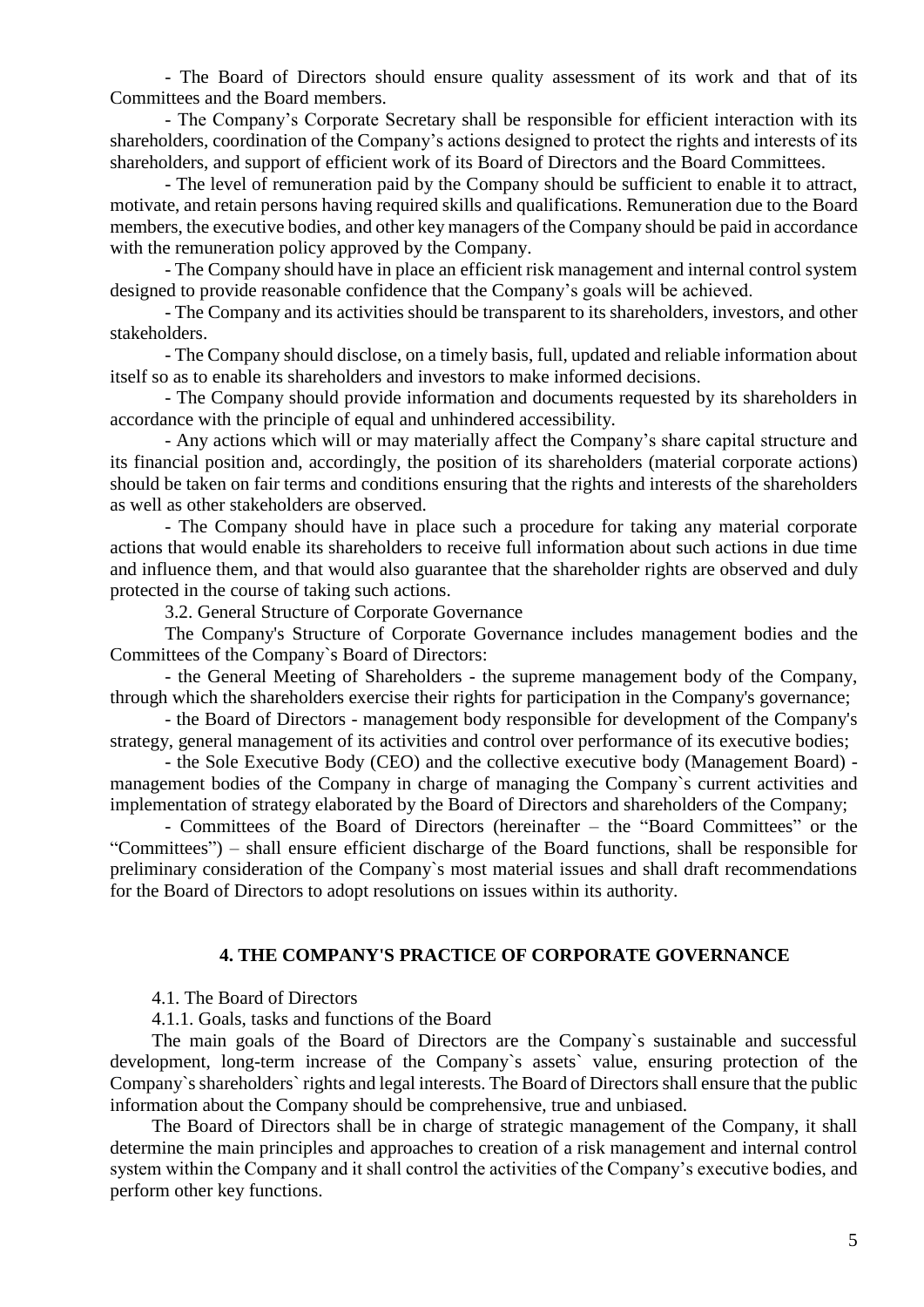The functions of the Board of Directors are set by the Federal Law "On Joint Stock Companies" (hereinafter – the "Law on Joint Stock Companies") and the Company`s Charter.

#### 4.1.2. Composition of the Board of Directors

An individual only can be a member of the Board of Directors. A Board member may not necessarily be the Company`s shareholder.

Board members are elected by the General Shareholders` Meeting under the procedure, stipulated by the Law on Joint Stock Companies and the Company`s Charter, for the period until the next Annual General Shareholders` Meeting. In case the Annual General Shareholders` Meeting has not been held within the period, indicated in clause 47, paragraph 1 of the Law on Joint Stock Companies, the Board powers shall be terminated, with the exception of the powers relating to making arrangements for, convening and holding the Annual General Shareholders` Meeting.

Individuals elected as the Board members, may be re-reelected an unlimited number of times.

The Company seeks to have a sufficient number of independent directors as the Board members. Criterion of independence of the directors (candidates for election as independent directors) are stipulated by the Company`s Regulations on the Board of Directors.

#### 4.1.3. Chairman of the Board of Directors

The Chairman of the Board of Directors shall be elected by and from the Board members, by a majority vote of all Board members, unless otherwise provided by the Company`s Charter.

The Board of Directors may at any time re-elect its Chairman by a majority vote of all Board members, unless otherwise provided by the Company`s Charter.

The Chairman of the Board of Directors shall arrange the Board activities, convene its meetings and take the chair, he shall approve the agenda of the Board meetings, ensure that minutes are kept at the meetings, take the chair at the General Shareholders` Meeting, represent the Board of Directors in relations with the Company`s executive bodies, shareholders and third parties, arrange the annual assessment of the Board performance, and shall control implementation of offers aimed at improving the efficiency of the Board performance.

In case the Board Chairman is absent, his functions shall be performed by the Deputy Chairman of the Board of Directors or another Board member (by the decision of the Board of Directors).

#### 4.1.4. Secretary of the Board of Directors

The Board Secretary shall be appointed by the Board resolution. The Company`s Corporate Secretary, another employee of the Company or another individual may be appointed as the Secretary of the Board of Directors. The Board may at any time remove the Secretary and appoint a new Secretary.

#### 4.1.5. The Board Committees

The Committees of the Board of Directors are created for effective performance of the Board, for preliminary consideration of the most important issues relating to the Company`s activities and drafting recommendations for the Board of Directors for adopting resolutions on issues within the Board authority.

The Committees are not the Company`s bodies. The Company shall not accept any rights or undertake any obligations through the Committees.

The quantitative and personal composition of the Committees shall be determined by the Board of Directors, which shall approve the Regulations on the Committees.

Besides the permanent Committees the Board of Directors may also create temporary Committees to handle specific issues.

The Chairman of each Committee plays the key role in arrangement of the Committee`s activities. His main task is to ensure unbiased approach to drafting the Committee`s recommendations to the Board of Directors. In this regard the Company seeks to procure that the Committees are headed by independent directors.

A member of the Board of Directors may participate in maximum three (3) Committees.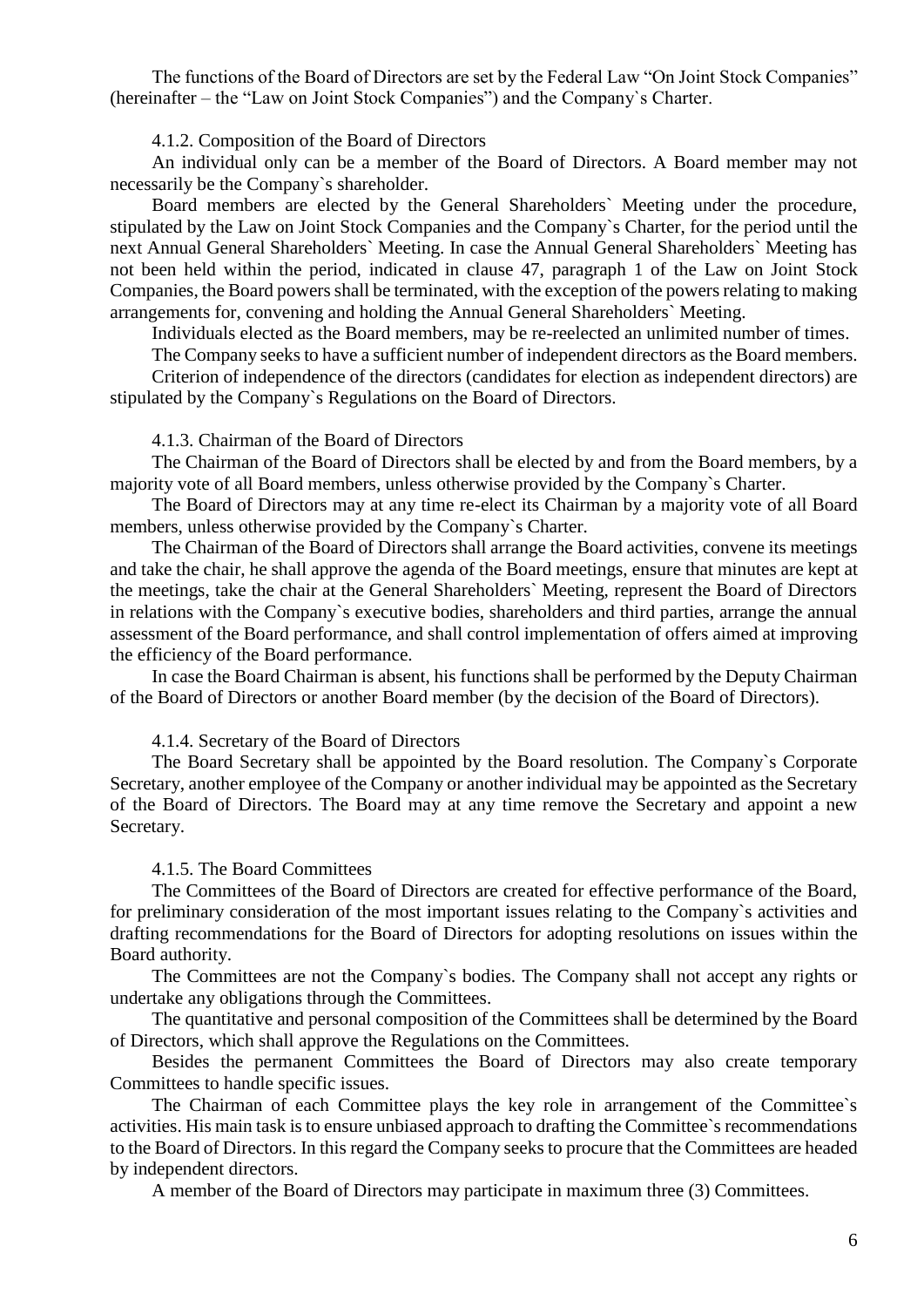In certain cases experts and consultants with necessary professional knowledge, experience and skills may be retained to work for a Committee.

Reports on the Committees` performance shall be provided to the Board of Directors at least once a year.

4.1.6. Remuneration due to members of the Board of Directors and reimbursement of their expenses incurred by them while performing their tasks

By the resolution of the General Shareholders` Meeting members of the Board of Directors may be paid a remuneration and/or a compensation for their expenses in relation to performing their functions of the Board members.

4.1.7. Meetings of the Board of Directors

The Board of Directors acts according to its schedule. Its meetings are held in accordance with the work schedule, approved by the Board of Directors, usually, at least once every two (2) months, and also if necessary, with due account for the scope of the Company`s activities and its goals for a set period. The Board schedule shall include a list of issues which shall be considered at the respective meetings.

The meetings of the Board of Directors, preparation for such meetings and participation of the Board members in such meetings shall ensure the Board`s effective performance.

The Board meetings may be held both in person and without physical presence of the Board members, which shall depend on importance of the issue on the agenda.

The most important issues relating to the Company`s activities are usually considered at meetings held in person (including, among other things, meetings held via a video conference or a conference-call).

4.1.8. Adopting resolutions by the Board of Directors

A meeting of the Board of Directors is duly constituted (the quorum is present), if at least half of the elected Board members have participated in it.

When considering issues at the Board meeting and also without physical presence of the Board members, each member of the Board of Directors has one vote. When the Board of Directors makes resolutions the Board Chairman shall have a casting vote in case the members` votes on each side are equal.

Resolutions of the Board of Directors shall be adopted by a majority vote of the Board members, who participate in the meeting (vote without physical presence of the members) of the Board of Directors, provided that the Law on Joint Stock Companies or the Company`s Charter do not require more votes for adopting the respective resolutions.

The Board`s performance results shall be summarized in the Company`s Annual Report.

The procedure of the Board`s activities, including the rights, duties and responsibility of the Board members shall be established by the Regulations on the Company`s Board of Directors, which shall be disclosed on the Company`s web site.

4.2. The Company`s Executive Bodies

The Company`s sole executive body (the Chief Executive Officer) and the collective executive body (the Management Board) shall be responsible for managing the Company`s day-to-day operations.

4.2.1. The Company`s Chief Executive Officer

The Company`s Chief Executive Officer shall be accountable to the Company`s Board of Directors and the General Shareholders` Meeting.

All and any issues relating to managing the Company`s current activities fall within the authority of the Company`s CEO, except for issues which pertain to the competence of other management bodies of the Company according to the relevant Russian legislation and/or the Company`s Charter.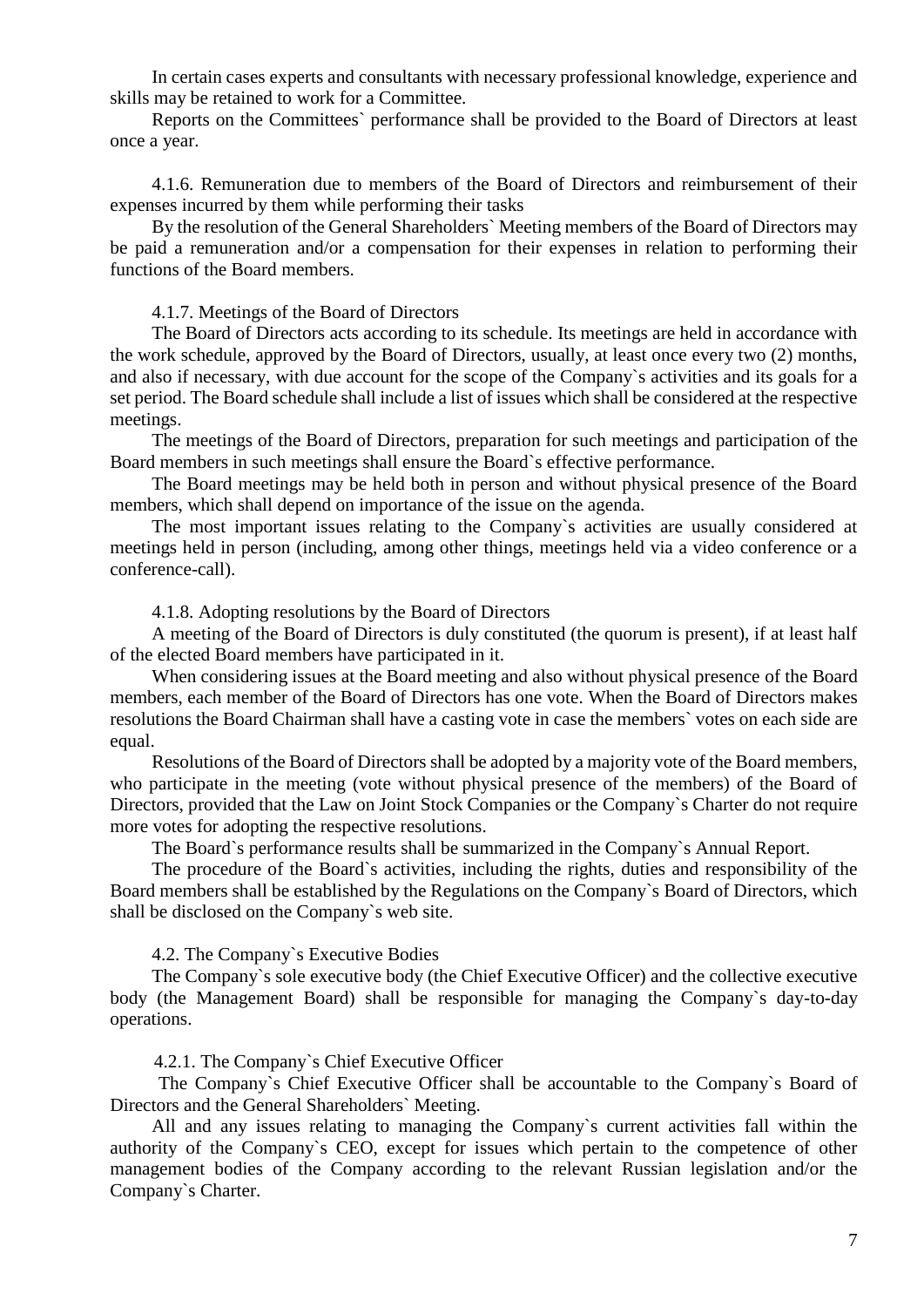The CEO shall be elected by the Board of Directors for the period of three (3) years.

The Company`s Board of Directors may at any time remove the Company`s CEO and elect a new CEO.

4.2.2. The Company`s Management Board

The Company`s Management Board shall be accountable to the Company`s Board of Directors and the General Shareholders` Meeting.

The personal composition of the Company`s Management Board shall be approved by the resolution of the Company`s Board of Directors for the period of one (1) year.

An employee only can be a member of the Company`s Management Board.

The quantitative composition of the Company`s Management Board shall be determined by the resolution of the Company`s Board of Directors.

Persons elected as the members of the Company`s Management Board may be re-elected an unlimited number of times.

The Company`s Board of Directors may at any time resolve to terminate ahead of schedule the powers of the Company`s Management Board`s members and to establish a new Management Board.

The Company`s Management Board adheres to the Russian legislation, the Company`s Charter, the Regulations on the Management Board and other internal regulations of the Company, approved by the General Shareholders` Meeting, and pertaining, in particular, to the Management Board`s activities.

The authority of the Company`s Management Board shall be stipulated by the Company`s Charter.

The Regulations on the Company`s Management Board have been disclosed on the Company`s web site.

4.3. The Company`s Corporate Secretary

The Company`s Corporate Secretary (hereinafter – the "Corporate Secretary") shall be responsible for day-to-day cooperation with the shareholders, coordination of the Company`s activities relating to protection of the shareholders` rights and interests, support of the Board`s effective performance.

The Corporate Secretary shall be appointed and removed by the Company`s CEO under the resolution of the Board of Directors.

The Company seeks to ensure sufficient independence of the Corporate Secretary from the Company`s executive bodies.

The Regulations on the Company`s Corporate Secretary have been approved by the resolution of the Company`s Board of Directors. These Regulations set the requirements to a nominee for appointment as the Corporate Secretary, the procedure for his appointment and removal, the conditions and procedure for the remuneration payment, determine the Corporate Secretary`s rights and obligations and control the Corporate Secretary`s activities.

The Regulations on the Company`s Corporate Secretary and information on the Corporate Secretary have been disclosed on the Company`s web site.

4.4. The Risk Management and Internal Control Directorate

The Risk Management and Internal Control Directorate is a business unit of the Company.

The Risk Management and Internal Control Directorate has been established for ensuring effective performance of the Company`s risk management and internal control system.

The Risk Management and Internal Control Directorate remit shall include:

1) general coordination of risk management procedures;

2) risk management procedures guidelines development;

3) arrangement of staff training in risk management and internal control;

4) analysis of the Company's risk portfolio and development of proposals for the response strategy and resource reallocation for the relevant risks proper management;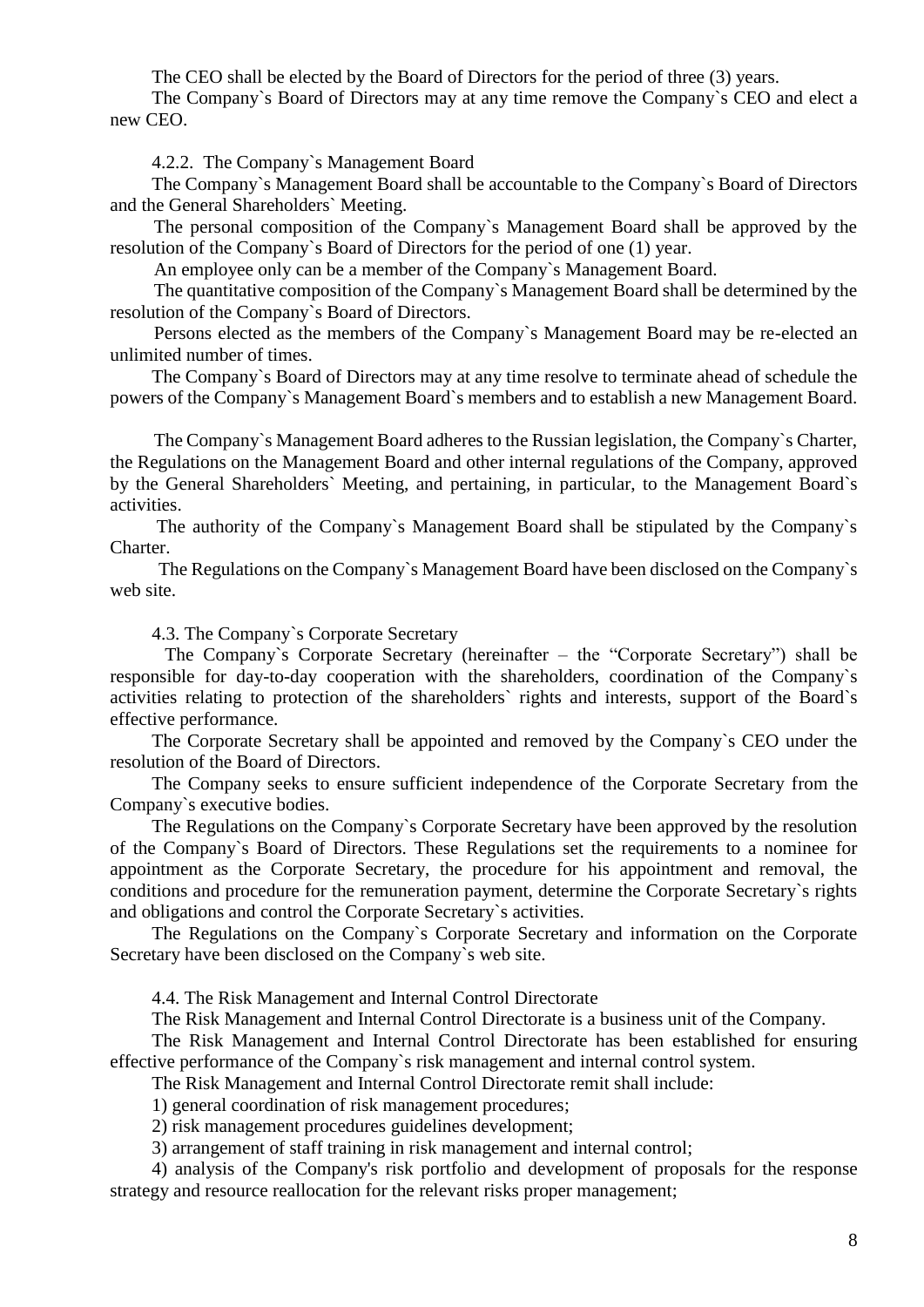5) development of consolidated risk reports;

6) monitoring of the business units risk management efforts;

7) informing the Board of Directors and management bodies about the efficiency of risk management procedures as well as other issues, stipulated by the Company`s internal regulations.

4.5. The Internal Audit Directorate

The Internal Audit Directorate is the Company`s structural unit.

The Internal Audit Directorate`s task is to raise efficiency of managing business-processes, of internal control and risk management systems by means of independent and impartial assessment of their performance in the spheres of risk management, corporate governance, information systems and the internal control system, as well as other projects within the authority of the Internal Audit Directorate, with due account for the International Standards for the Professional Practice of Internal Auditing approved by the Institute of Internal Auditors.

# **5. SHAREHOLDERS` RIGHTS AND EQUAL TREATMENT OF SHAREHOLDERS EXERCISING THEIR RIGHTS**

5.1. Rights and Remedies of Shareholders

Shareholders of the Company are allotted with a package of rights in relation to the Company, the observance and protection of which shall be ensured by the Board of Directors and the Company`s executive bodies.

The rights of the Company`s shareholders shall be determined by the applicable legislation and the Charter of the Company.

Shareholders shall have the right for regular and timely receipt of information on the Company's business within the scope enough for making informed and reasoned decisions on disposal of the Company`s securities.

Shareholders possessing voting shares of the Company, shall have the right to participate in the General Meeting of Shareholders and to vote on any issue in their competence.

For the purpose of due observance and protection of the above rights, the Company shall arrange and hold the General Meeting of Shareholders in a manner that the shareholders' participation will not be time consuming and will not lead to excessive material costs, and shall ensure equal treatment to all shareholders.

The Company shall be obliged to provide the shareholders with information on issues put on the agenda of the General Meeting of Shareholders to an extent and in time limits, stipulated by the relevant legislation and the Company`s Charter.

In cases stipulated by applicable legislation and the Charter of the Company, the Board of Directors shall make impartial and reasoned recommendations to shareholders.

Shareholders shall be entitled to a portion of net profits of the Company payable as dividends. For the purpose of due observance and protection of the above rights the Company shall be obliged to pay declared dividends in time specified by General Meeting of Shareholders.

The Company shall ensure keeping and storage of the Shareholders Register according to the Russian law.

The Company`s Shareholders Register holder shall be a special registrar (hereinafter – the "Registrar") which shall keep the register of shareholders as the only activity category and which shall have a license for performing such activities.

5.2. General Meeting of Shareholders

5.2.1. Preparation for Meetings

Each shareholder shall have the right to participate in the General Meeting of Shareholders, to vote on issues of its agenda, to be timely notified of such meeting and its agenda, and to obtain timely access to reliable and impartial information, sufficient for adopting sound decisions on issues included in the agenda. The sole executive body (the Chief Executive Officer) shall be responsible for the support of this process.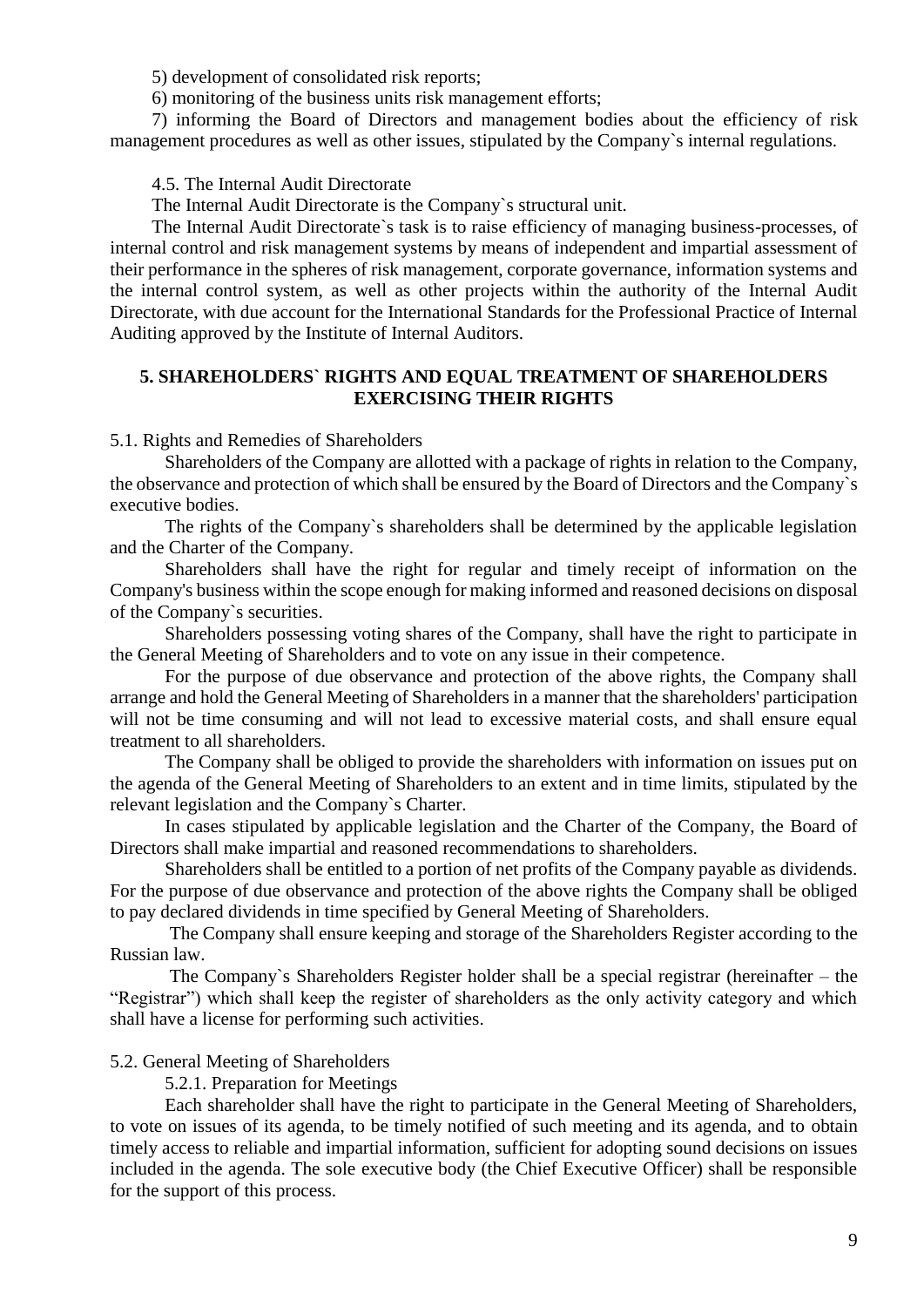The Company has established fair and efficient procedure of introducing proposals to the agenda of the General Shareholders` Meeting, including proposals related to candidacies to the members of the Board of Directors.

## 5.2.2. Holding the Meetings

The Company shall take all necessary steps for ensuring participation of shareholders in the General Shareholders` Meeting and their voting on issues included in the agenda.

The venue of the General Shareholders` Meeting shall be accessible for all shareholders. The procedure of registration shall be convenient for participants and shall ensure easy and unrestricted access to the place of the meeting.

Where possible, the Company shall ensure that General Meeting of Shareholders is attended by (shall offer participation in the General Shareholders` Meeting to) the CEO, chief accountant (an officer of the legal entity, which renders accounting record-keeping services for the Company), members of the Review Committee (inspector) of the Company, the chairman or any other member of the Audit Committee of the Board of Directors and the Company`s auditor. The Company shall also invite the candidates for elections as the members of the Board of Directors and the Review Committee to be present at the respective General Shareholders` Meeting.

The Company shall arrange the General Shareholders` Meeting to be held in such a way as to enable the shareholders to make informed and reasoned decisions on all matters on the agenda. In order to do so, a sufficient time for reports on the agenda should be provided and there should be sufficient time to discuss these issues.

The Company arranges the votes counting to be completed, the voting results to be summed up and announced before the end of the General Shareholders` Meeting. After the resolutions adopted by the General Shareholders` Meeting and the voting results have been announced, the chairman of the General Shareholders` Meeting announces that the meeting is over.

The Company arranges the General Shareholders` Meeting to be held during one (1) day.

#### 5.2.3. The Results of the Meeting

The resolutions adopted by the General Shareholders` Meeting and the voting results shall be announced at the General Shareholders` Meeting, where the voting was held, and shall be communicated to persons included in the list of persons entitled to participating in the General Shareholders` Meeting, in the form of a report on the voting results, according to the procedure, stipulated for communications regarding the holding of the General Shareholders` Meeting, no later than four (4) business days after the date when the General Shareholders` Meeting was completed or the last date of receiving voting ballots for holding the General Shareholders` Meeting without physical presence of the shareholders.

The rules for preparing, convening and holding General Shareholders` Meetings are set by the Regulations on the General Shareholders` Meeting, the Company`s Charter and the relevant Russian legislation.

# **6. DISCLOSURE OF INFORMATION ABOUT THE COMPANY AND ITS INFORMATION POLICY**

Disclosure of information on the Company is an one of the most important mechanisms of the Company`s relations with the shareholders and other stakeholders (creditors, partners, clients, suppliers, the public, public authorities). It contributes to establishing long-term relationship with such persons and gaining their trust, as well as helps the Company increase its value and raise capital.

The Company has developed and implemented Information Policy, which ensures effective information exchange among the Company, shareholders, investors and other stakeholders. The Regulations on Information Policy have been disclosed on the Company`s web site.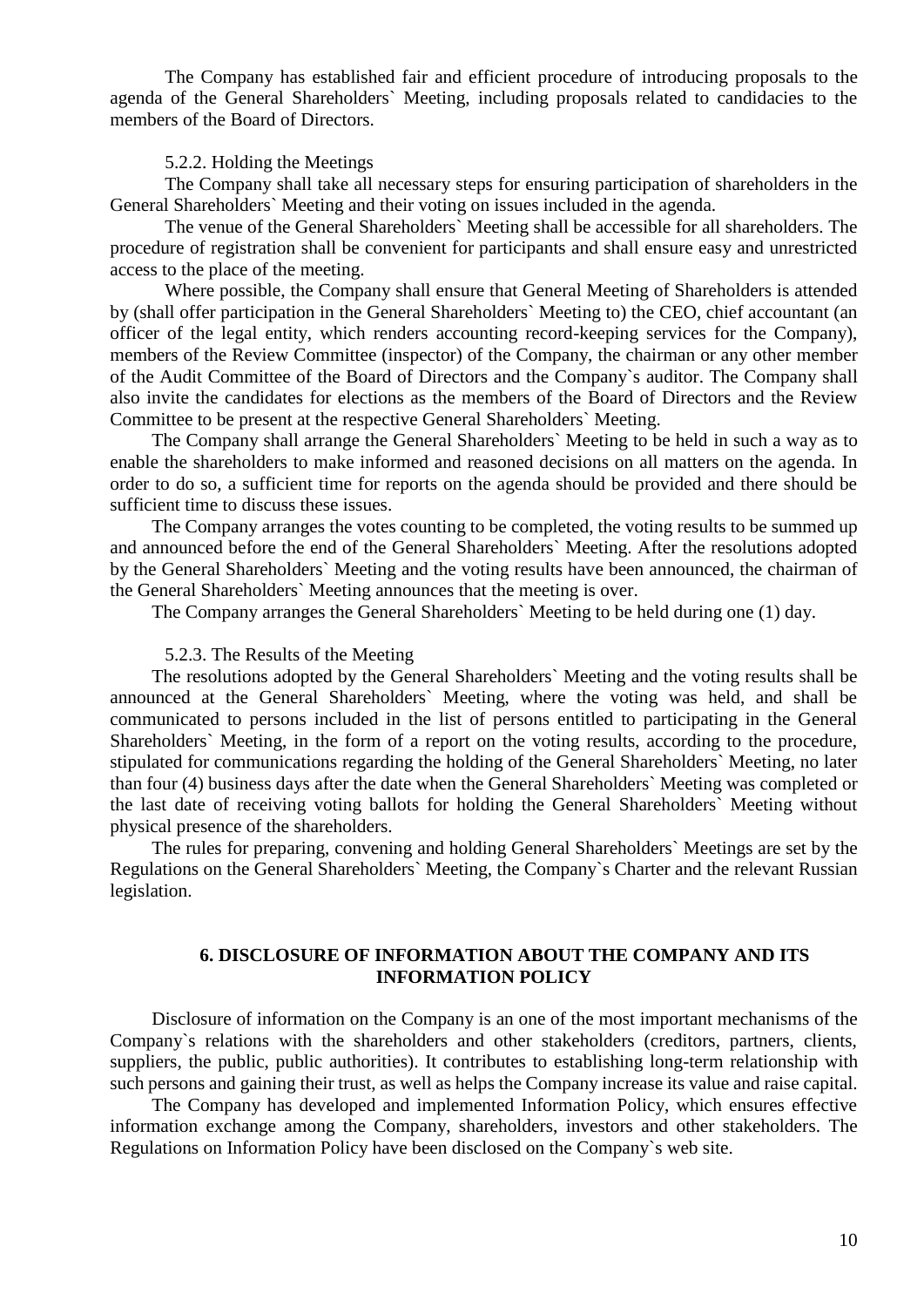The Company's Information Policy sets out purposes and principles of information disclosure by the Company, contains a list of information (in addition to that provided for by law) which the Company undertakes to disclose.

The Company`s executive bodies shall be in charge of implementing its Information Policy. Its Board of Directors shall exercise control over compliance with the Information Policy.

The Company shall on a timely basis disclose full, updated and reliable information about itself so as to enable its shareholders and investors to make informed decisions.

The Company shall disclose information according to the principles of regularity, consistency and timeliness, as well as accessibility, reliability, completeness and comparability of disclosed data.

Implementation of the principle of regular, consistent and timely disclosure of information involves:

1) ensuring the continuity of the information disclosure process;

2) disclosure as soon as possible of information that can materially affect the Company's estimated value and the value of its securities;

3) simultaneous and equivalent disclosure of material information in the Russian Federation and abroad;

4) provision in a prompt manner of information about the Company's position regarding rumors or false information presenting a distorted view of the Company's estimated value and the value of its securities, which presents a threat to the interests of its shareholders and investors.

To comply with the principle of accessibility of disclosed information, the Company shall use electronic channels of information disclosure available to most of its stakeholders. Information communication channels shall provide such stakeholders with free and easy access to the information disclosed by the Company. To comply with the principles of reliability, completeness, and comparability of data disclosed thereby, the Company shall seek to procure:

1) that disclosed information is readily understandable and consistent and that data are comparable (so that it would be possible to compare performance indicators of the Company for different periods as well as to compare the Company's indicators with those of similar companies);

2) that information provided by the Company is objective and balanced. When describing its activities, the Company shall not refrain from disclosing negative information about itself if such information is material to its shareholders and investors;

3) neutrality of financial and other information disclosed by the Company, that is, such disclosed information should be presented regardless of the interests of any persons or their groups. Information shall not be deemed neutral if its content or form is selected with a view to achieving certain results or effects.

The Company's website is the main channel for information disclosure by the Company, so its website contains information enabling one to form an objective view of material aspects of the Company's activities. Along with disclosure of information in Russian the Company seeks to disclose the same information about itself (including an announcement of a General Shareholders Meeting to be held, its annual report and accounting (financial) statements) in a foreign language that is commonly used at the financial market, and provide free access thereto.

The procedure for providing the shareholders with access to information and documents is set by the Regulations on the Company`s Information Policy.

## **7. RISK MANAGEMENT AND INTERNAL CONTROL SYSTEM**

The Company has an efficient risk management and internal control system designed to provide reasonable confidence that the Company's goals will be achieved.

The corporate risk management and internal control system ensures a fair and clear vision of the Company`s current position and prospects, as well as integrity and transparency of the Company's reports, reasonableness and acceptability of the risks assumed by the Company.

The risk management and internal control system allows the Company to respond promptly to emerging risks. It is a set of corporate measures, guidelines, procedures, corporate culture standards and the Company` efforts to achieve the best balance between the Company's value growth,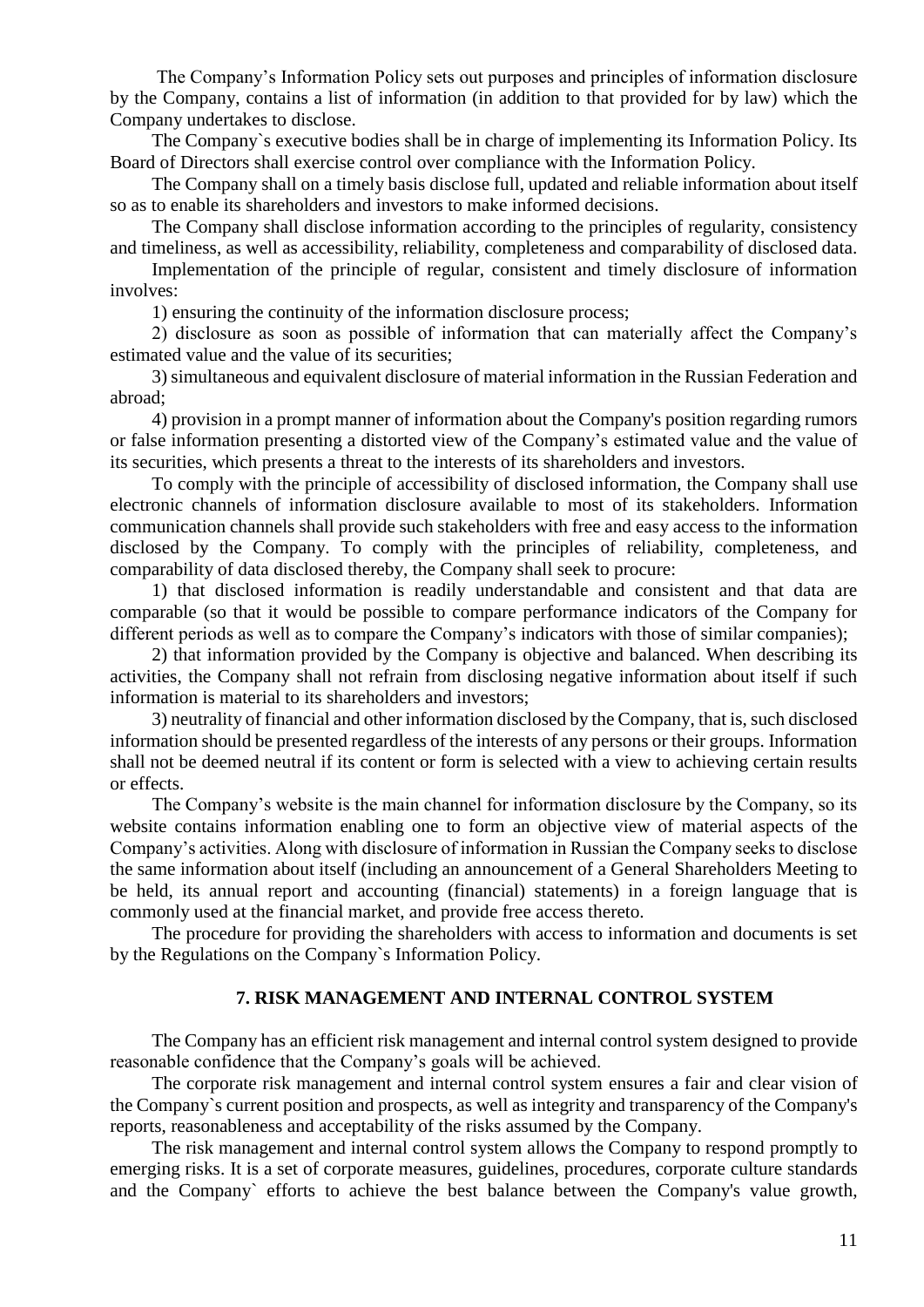profitability and risks, to ensure the Company's financial stability, efficient business, asset safety, compliance with the law, the Charter and internal regulations, as well as timely preparation of reliable reports.

The Company`s Board of Directors has determined the principles and approaches to the risk management and internal control system.

The executive bodies of the Company ensure efficient performance of the risk management and internal control system in the Company.

The Company has established a separate business unit to ensure efficient operation of the risk management system - the Risk Management and Internal Control Directorate.

The functions and tasks of the Board of Directors, executive bodies, the Review Committee, the Internal Audit Directorate, the Risk Management and Internal Control Directorate and other departments of the Company, as well as the procedure for their interaction are established by the Company's Risk Management and Internal Control Policy and other internal regulations.

# **8. CORPORATE CONFLICTS SETTLEMENT**

A conflict of interest means any contradiction between the Company's interests and personal interests of a member of its Board of Directors or the collective executive body or those of its sole executive body; such personal interests shall mean any direct or indirect personal interests or interests favoring a third party, including any interests arising by virtue of his business, friendship, family or other ties and relations, positions held by him or by any persons affiliated with him in any other legal entity, his or such affiliated persons' ownership of shares in another legal entity, or contradiction between such person's duties vis-à-vis the Company and vis-à-vis such other legal entity. A conflict of interest may result, in particular, from entering into a transaction in which a respective person is interested, whether directly or not, acquisition of shares (interests) in any legal entity competing with the Company, or holding a position in such a legal entity, or entering into contractual relations or other connection with it.

The Company shall be obliged to take any and all necessary and possible measures for prevention and resolution of a conflict (as well as for mitigation of its consequences) between any of the Company's bodies and its shareholder(s), as well as between its shareholders, where such conflict affects the Company's interests, and in particular, to use out-of-court dispute resolution procedures.

The Board of Directors plays the key role in identifying and settling such conflicts and, thus, enables all the shareholders to get efficient protection in case of violation of their rights.

If, at any stage, a conflict affects or might affect the Company's executive bodies, it should be referred to the Company`s Board of Directors. Board members whose interests are or might be affected by the conflict should not participate in its resolution.

To prevent corporate conflicts from occurring, the Company is creating a system designed to identify its transactions which involve a conflict of interest (in particular, any transactions entered into for the personal benefit of its shareholders, members of the Board of Directors, members of the Management Board, other bodies or the Company's employees). Such system requires procedures that ensure:

1) timely receipt by the Company of updated information on persons associated or affiliated with members of the Board of Directors, the Company's sole executive body, members of executive body, other key managers and any conflict of interest involving any of the above persons (including information on their interest in entering into a particular transaction); and

2) that decisions to enter into any transactions involving a conflict of interest are made or that control over the terms and conditions of such transactions is exercised by persons who have no conflict of interest and are not influenced by any persons who have a respective conflict of interest.

A special role in prevention of corporate conflicts and evaluation of material corporate actions belongs to independent directors of the Company. Independent directors carry out a preliminary evaluation of the Company's potential actions and draft resolutions which might result in a corporate conflict.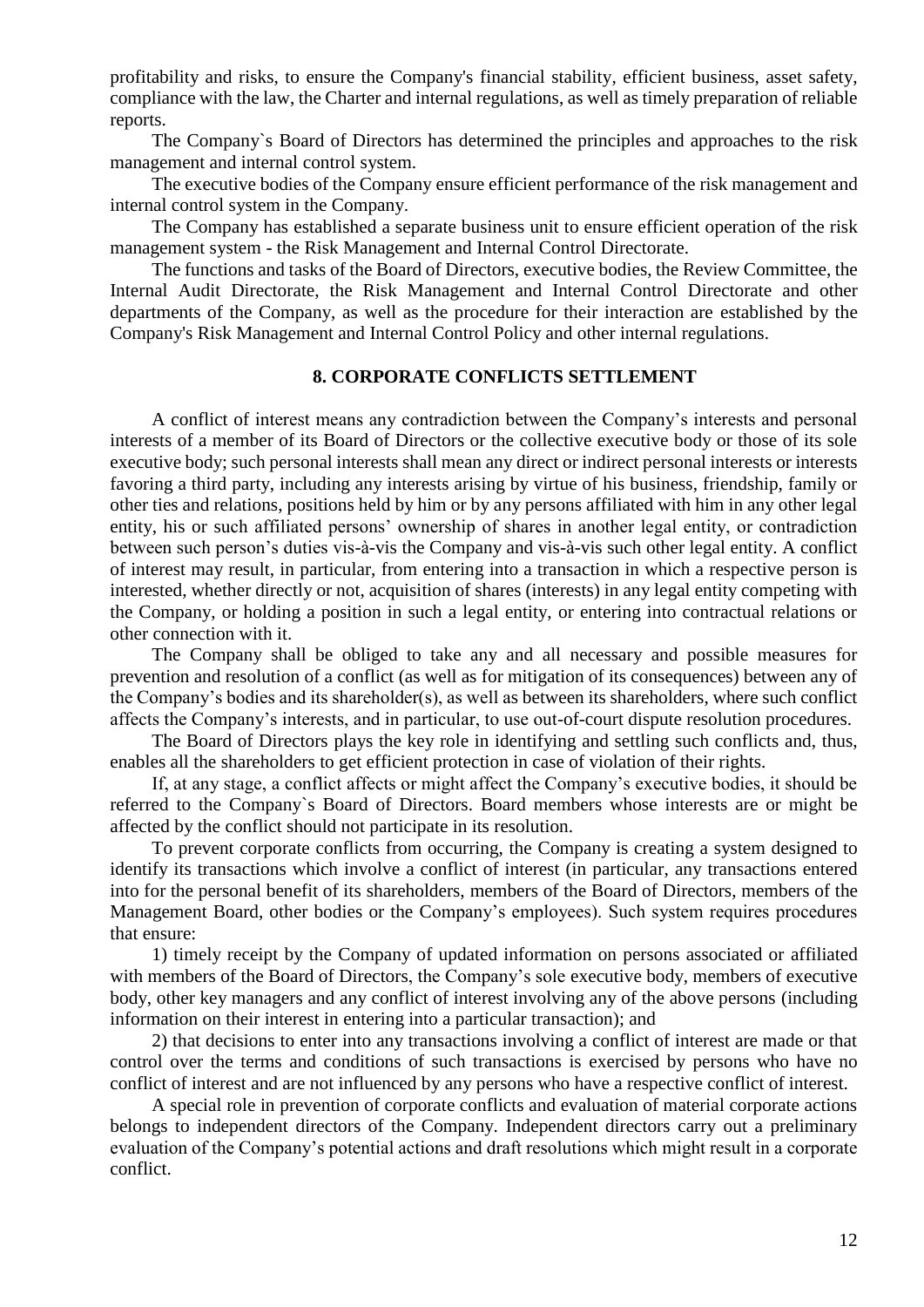In a conflict situation (for example, if there are significant disagreements among the Board members or if the Board Chairman fails to pay attention to any matters which are requested to be considered by individual Board members or the Company's shareholders entitled to apply to the Board of Directors for that purpose), one of the independent directors should use his efforts to resolve the conflict by liaising with the Board Chairman, other Board members and the Company's shareholders with a view to ensuring efficient and stable work of the Board of Directors.

Board members should refrain from actions that will or may result in a conflict between their interests and those of the Company.

If a Board member has a conflict of interest, he should promptly inform the Board of Directors (through its Chairman or the Company's Corporate Secretary) both of the existence of and grounds for such conflict of interest. In any case, such notification shall be made before the issue in respect of which such Board member has the conflict of interest is discussed at a meeting of the Board of Directors or any of its Committees at which such Board member is present.

If a Board member has a conflict of interest, he may not take part in decision-making. He should abstain from voting on any issues in respect of which he has a conflict of interest.

Where the nature of a matter being discussed or the specifics of a particular conflict of interest requires to do so, the Board of Directors should suggest that the Board member who has such conflict of interest should not be present at the meeting where the respective matter is to be discussed.

To rule out a conflict of interest, executive directors are recommended to abstain from voting when approving the terms and conditions of contracts to be entered with members of the Company's executive bodies.

The Corporate Secretary also plays an important role in corporate conflicts prevention within the Company.

# **9. MATERIAL CORPORATE ACTIONS**

Any actions which materially affect or may materially affect the Company's share capital structure and its financial position and, accordingly, the position of its shareholders (material corporate actions) should be taken on fair terms and conditions ensuring that the rights and interests of the shareholders as well as other stakeholders are observed.

According to the Company`s Charter, material corporate actions shall include:

- the Company`s reconstruction;

- acquisition of thirty (30) or more percent of the Company`s voting shares;

- entering by the Company into material transactions;

- increasing or decreasing of the Company`s share capital;

- listing and delisting of the Company`s shares.

The Company`s material transactions shall include:

- major transactions;

- interested party transactions that are material to the Company. The material character of a transaction is determined by the Company`s Board of Directors according to the subject matter, price and other conditions of the transaction;

- transactions for the sale of shares and participation interest owned by the Company in share capitals of legal entities, which produce apatite concentrate, mineral fertilizers and/or aluminum fluoride as one of their activities, if the nominal value of the shares (participation interest) to be sold exceeds ten (10) percent of the respective entity`s share capital.

The rules for developing and holding corporate procedures in relation with material corporate actions undertaken by the Company are set by the Company`s internal regulations.

#### **10. FINAL PROVISIONS**

This Code shall be adopted, amended and supplemented by the resolution of the Company`s Board of Directors, approved by a majority vote of the Company`s Board of Directors, participating in the meeting.